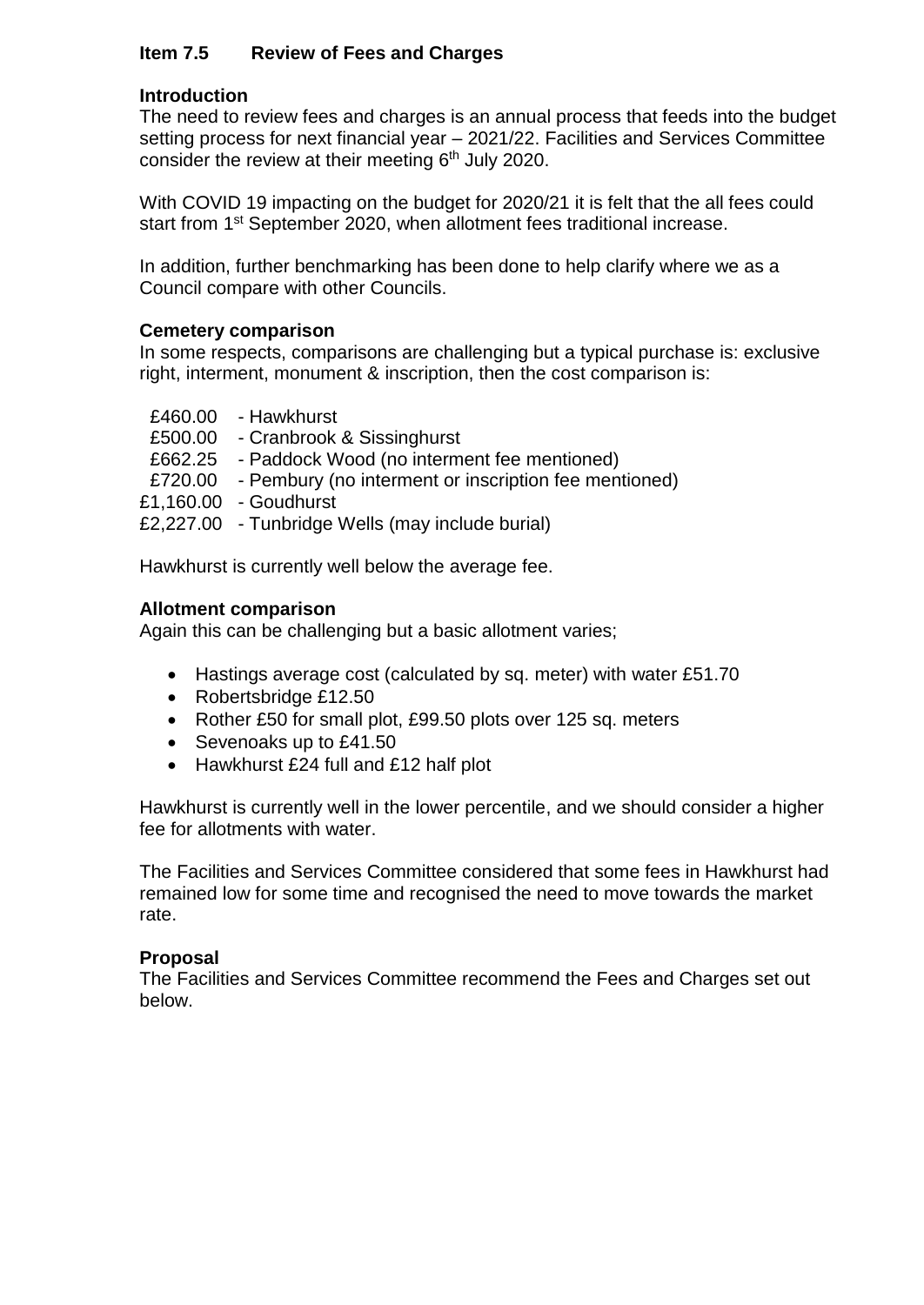| <b>Hawkhurst Parish Council</b>              |                                    |     |                                    |                          |                                             |        |                                    |                   |                                                                         |  |  |  |
|----------------------------------------------|------------------------------------|-----|------------------------------------|--------------------------|---------------------------------------------|--------|------------------------------------|-------------------|-------------------------------------------------------------------------|--|--|--|
|                                              | 2020/21                            |     |                                    |                          |                                             |        | Proposed 2021/22                   | <b>APPENDIX A</b> |                                                                         |  |  |  |
| <b>Item</b>                                  | <b>Standard</b><br>non<br>resident |     | <b>Concession for</b><br>residents |                          | <b>Standard</b><br>- Non<br><b>Resident</b> |        | <b>Concession for</b><br>residents |                   | <b>Comment</b>                                                          |  |  |  |
| <b>Allotments</b>                            |                                    |     |                                    |                          |                                             |        |                                    |                   | 1st September 2020                                                      |  |  |  |
| <b>Full Size Hensil</b>                      | <b>NA</b>                          |     | £                                  | 24                       | <b>NA</b>                                   |        | £                                  | 30                | 25% increase? Must<br>be a resident                                     |  |  |  |
| 1/2 plot Hensil                              | <b>NA</b>                          |     | £                                  | 12                       | <b>NA</b>                                   |        | £                                  | 15                | 50% OF A FULL SIZE<br>PLOT Must be a<br>resident                        |  |  |  |
| <b>Second plot</b>                           |                                    |     | £                                  | 27                       |                                             |        | £                                  | 35                | <b>Charge for more</b><br>than one plot                                 |  |  |  |
| Full size Ockley -<br>water                  | <b>NA</b>                          |     | £                                  | 24                       | <b>NA</b>                                   |        | £                                  | 35                | 68 plots, water<br>$£250 = £4$ rounded<br>up                            |  |  |  |
| 1/2 plot Ockley -<br>water                   | <b>NA</b>                          |     | $\mathbf f$                        | 12                       | <b>NA</b>                                   |        | $\pmb{\mathsf{f}}$                 | 17                | 50% OF A FULL SIZE<br>PLOT Must be a<br>resident                        |  |  |  |
| <b>Second plot</b>                           |                                    |     | $\mathbf{f}$                       | 27                       |                                             |        | $\mathbf{f}$                       | 40                | <b>Charge for more</b><br>than one plot                                 |  |  |  |
| <b>Cemeteries</b>                            |                                    |     |                                    |                          |                                             |        |                                    |                   | Resident 50% of<br>standard                                             |  |  |  |
| <b>Burial fees</b>                           |                                    |     |                                    |                          |                                             |        |                                    |                   | 1st September 2020                                                      |  |  |  |
| Exclusive rights of<br>burial                | £                                  | 600 | £                                  | 300                      |                                             | £1,000 | $\pmb{\mathsf{f}}$                 | 500               | Lower point in<br>comparison with<br>neighbouring burial<br>authorities |  |  |  |
| Exclusive rights of<br>burial - woodland     | ${\bf f}$                          | 660 | $\mathbf f$                        | 330                      |                                             | £1,500 | f                                  | 750               | Lower point in<br>comparison with<br>neighbouring burial<br>authorities |  |  |  |
| Exclusive rights of<br>burial - Ashes        | £                                  | 160 | f                                  | 80                       | f                                           | 750    | £                                  | 375               | Lower point in<br>comparison with<br>neighbouring burial<br>authorities |  |  |  |
| "strewn ashes"                               | £                                  | 90  | $\mathbf f$                        | 45                       | $\pmb{\mathsf{f}}$                          | 100    | $\mathbf f$                        | 50                | Lower point in<br>comparison with<br>neighbouring burial<br>authorities |  |  |  |
| Internment fees                              | £                                  | 110 | £                                  | 55                       | f                                           | 200    | $\pmb{\mathsf{f}}$                 | 100               | Lower point in<br>comparison with<br>neighbouring burial<br>authorities |  |  |  |
| Garden of<br>remembrance                     | £<br>$\overline{\phantom{a}}$      |     | £                                  |                          |                                             |        |                                    |                   | <b>NA</b>                                                               |  |  |  |
| Transfer of<br>Exclusive rights of<br>burial | £                                  |     | $\pmb{\mathsf{f}}$                 | $\overline{\phantom{0}}$ | £                                           | 100    | $\pmb{\mathsf{f}}$                 | 50                | Lower point in<br>comparison with<br>neighbouring burial<br>authorities |  |  |  |